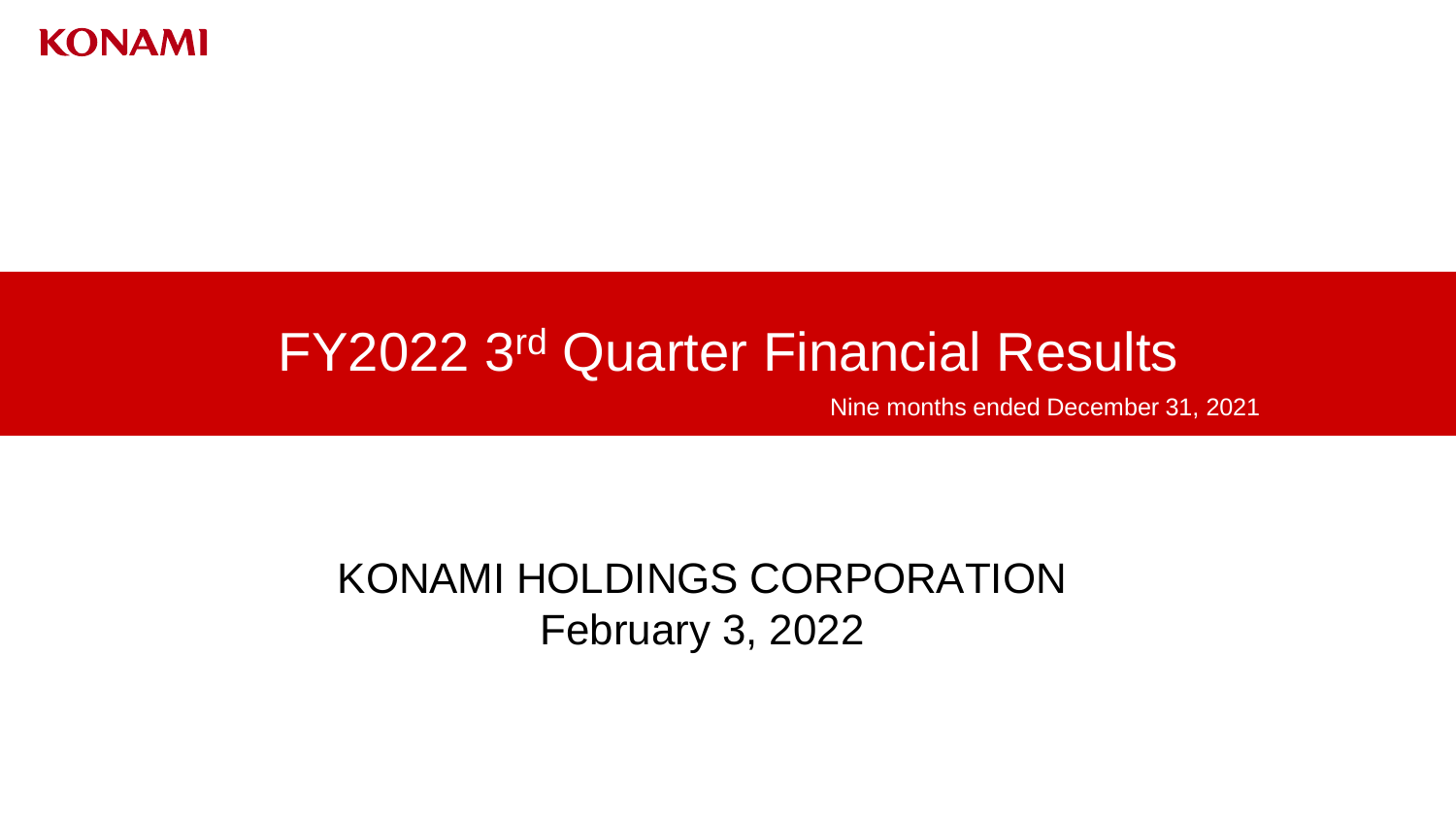#### Cautionary statement with respect to forward-looking statements

Statements made in this presentation with respect to KONAMI HOLDINGS' current plans, estimates, strategies and beliefs, including forecasts, are forward-looking statements about the future performance of the Company. These statements are based on management's assumptions and beliefs in light of information currently available to it and, therefore, you should not place undue reliance on them. A number of important factors could cause actual results to be materially different from and worse than those discussed in forward-looking statements. Such factors include, but are not limited to (1) Changes in economic conditions affecting our operations; (2) Fluctuations in foreign exchange rates, particularly with respect to the value of the Japanese yen, the U.S. dollar and the Euro; (3) the Company's ability to continue to win acceptance of our products, which are offered in highly competitive markets characterized by the continuous introduction of new products, rapid developments in technology and subjective and changing consumer preferences; (4) the Company's ability to successfully expand internationally with a focus on our Digital Entertainment business, Amusement business and Gaming & Systems business; (5) the Company's ability to successfully expand the scope of our business and broaden our customer base through our Sports business; (6) Regulatory developments and changes and our ability to respond and adapt to those changes; (7) the Company's expectations with regard to further acquisitions and the integration of any companies we may acquire; and (8) the outcome of contingencies.

- (1) Numbers included in this presentation material are;
	- a) in accordance with IFRS
	- b) rounded to the nearest one hundred million yen
- (2) Revenues of each segment include inter-segment sales

<sup>-</sup> Financial information included herein is not audited by independent public accountants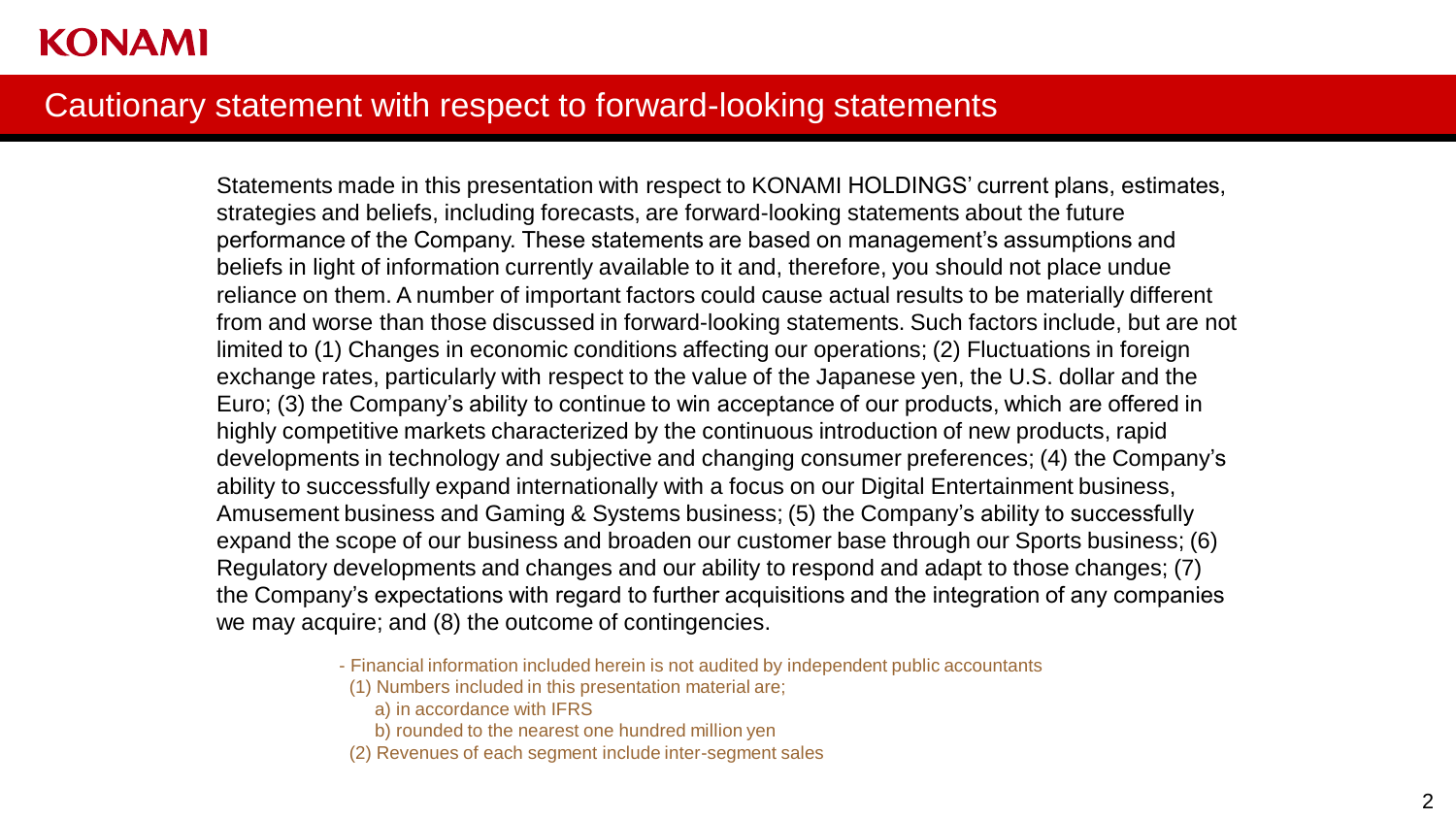### **Contents**

| > Titles Released in Oct - Dec 2021 / Pipeline _________________________________13 |  |
|------------------------------------------------------------------------------------|--|
|                                                                                    |  |
|                                                                                    |  |
|                                                                                    |  |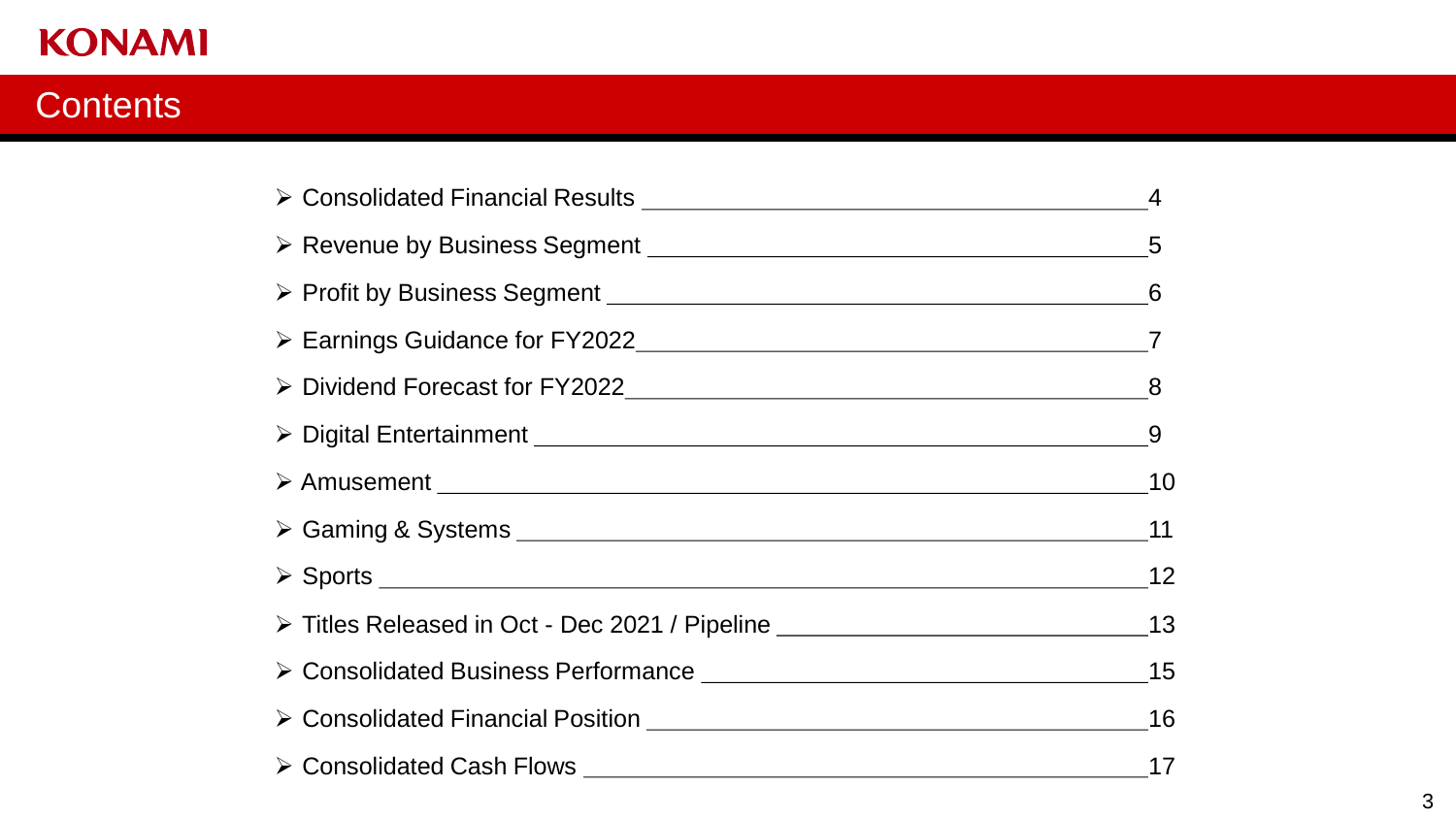### Consolidated Financial Results

|                                                                 |                                 |                                 |                           | (Yen in Billions)    |
|-----------------------------------------------------------------|---------------------------------|---------------------------------|---------------------------|----------------------|
|                                                                 | <b>FY2021</b><br>$Q1-3$         | <b>FY2022</b><br>$Q1-3$         | YoY<br>Change<br>(Amount) | YoY<br>Change<br>(%) |
|                                                                 | 9 months ended<br>December 2020 | 9 months ended<br>December 2021 |                           |                      |
| Revenue                                                         | 191.9                           | 215.0                           | 23.1                      | $+12.0%$             |
| <b>Business profit</b>                                          | 45.8                            | 59.7                            | 13.9                      | $+30.2%$             |
| Other income and other expenses                                 | $\Delta$ 5.3                    | 0.7                             | 5.9                       |                      |
| Operating profit                                                | 40.5                            | 60.3                            | 19.8                      | +48.8%               |
| Profit before income taxes                                      | 39.5                            | 59.9                            | 20.3                      | $+51.5%$             |
| Profit for the period<br>(attributable to owners of the parent) | 27.0                            | 42.4                            | 15.4                      | +56.9%               |
| Earnings per share (JPY)                                        | 202.70                          | 317.79                          | 115.09                    |                      |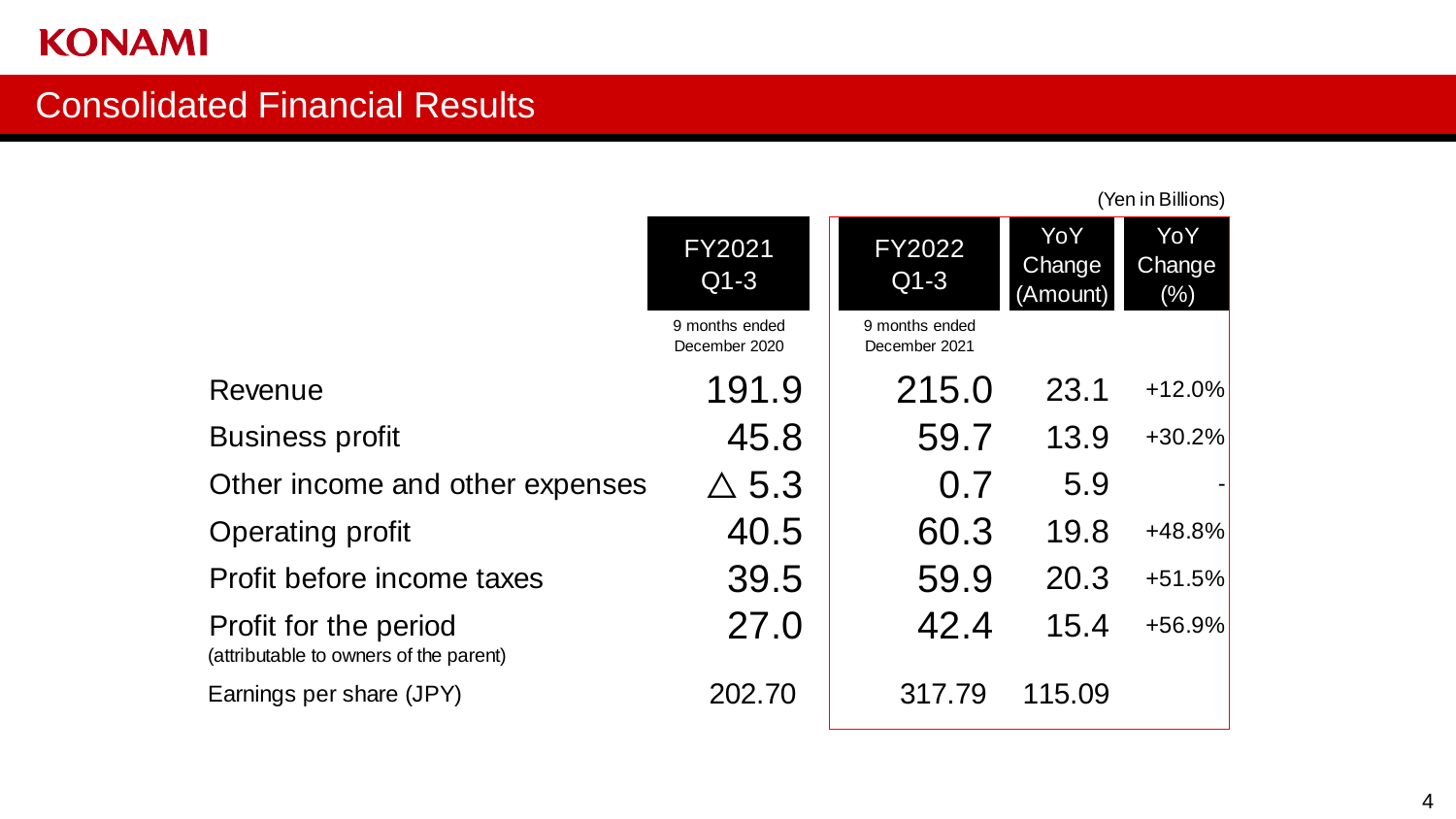### Revenue by Business Segment

|                              | <b>FY2021</b><br>$Q1-3$<br>9 months ended<br>December 2020 | <b>FY2022</b><br>$Q1-3$<br>9 months ended<br>December 2021 | YoY<br>Change<br>(Amount) | YoY<br>Change<br>(% ) |
|------------------------------|------------------------------------------------------------|------------------------------------------------------------|---------------------------|-----------------------|
| <b>Digital Entertainment</b> | 144.6                                                      | 154.0                                                      | 9.3                       | $+6.4%$               |
| Amusement                    | 11.3                                                       | 13.7                                                       | 2.4                       | $+21.7%$              |
| <b>Gaming &amp; Systems</b>  | 11.8                                                       | 18.7                                                       | 6.9                       | +58.9%                |
| <b>Sports</b>                | 25.9                                                       | 30.7                                                       | 4.8                       | $+18.4%$              |
| <b>Eliminations</b>          | $\triangle$ 1.6                                            | $\triangle$ 2.0                                            | $\triangle$ 0.3           |                       |
| <b>Total</b>                 | 191.9                                                      | 215.0                                                      | 23.1                      | $+12.0%$              |

(Yen in Billions)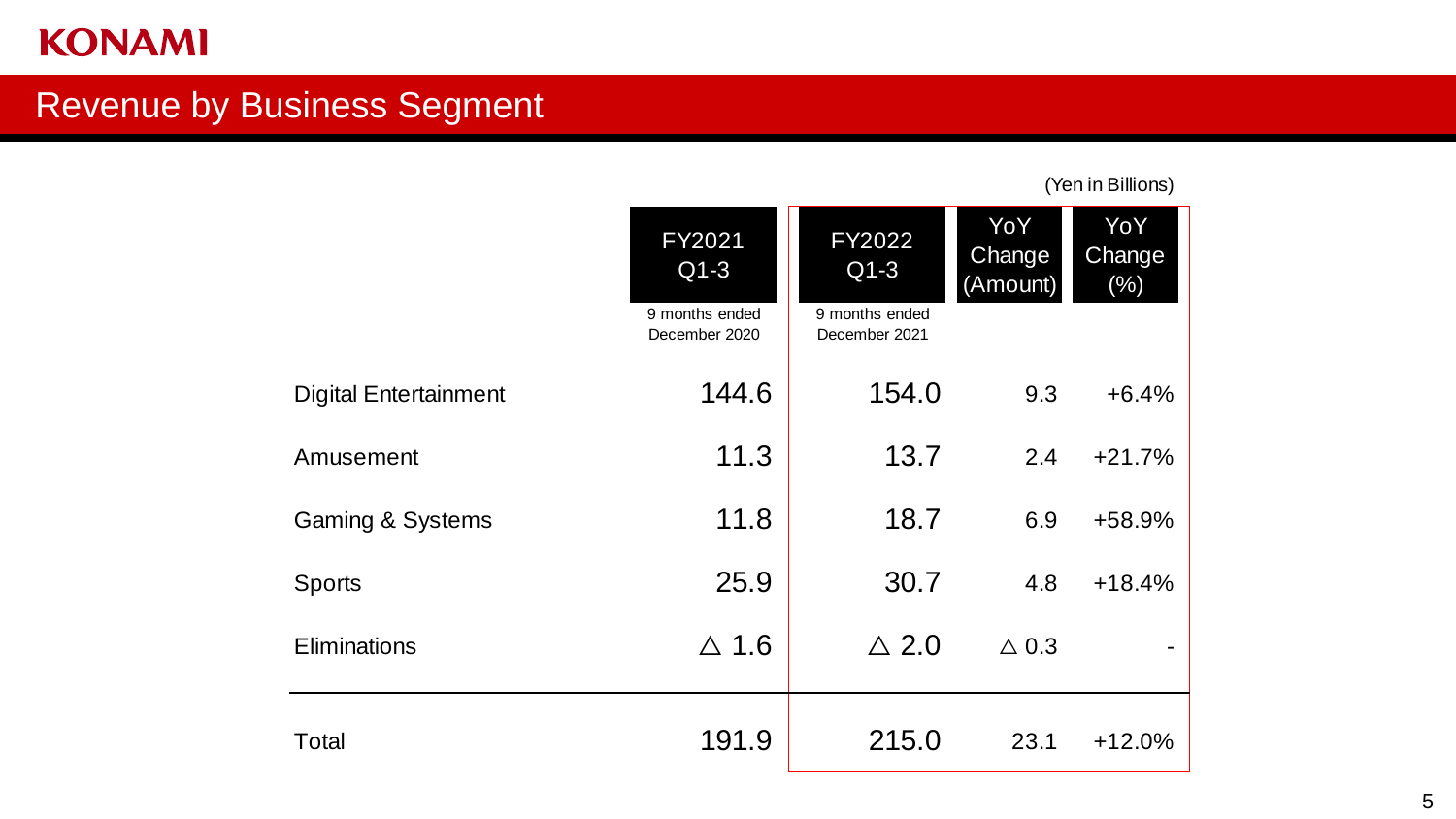### Profit by Business Segment

|                                   | FY2021<br>$Q1-3$                | FY2022<br>$Q1-3$                | YOY<br>Change<br>(Amount | YoY<br>Change<br>$(\%)$ |
|-----------------------------------|---------------------------------|---------------------------------|--------------------------|-------------------------|
|                                   | 9 months ended<br>December 2020 | 9 months ended<br>December 2021 |                          |                         |
| Digital Entertainment             | 52.1                            | 55.5                            | 3.4                      | $+6.5%$                 |
| Amusement                         | 1.2                             | 2.3                             | 1.1                      | $+93.4%$                |
| <b>Gaming &amp; Systems</b>       | $\triangle$ 1.5                 | 2.5                             | 4.0                      |                         |
| Sports                            | $\triangle$ 4.0                 | 1.2                             | 5.2                      |                         |
| Corporate expenses and eliminatio | $\triangle$ 2.0                 | $\triangle$ 1.9                 | 0.1                      |                         |
| <b>Total business profit</b>      | 45.8                            | 59.7                            | 13.9                     | $+30.2%$                |
| Other income and other expenses   | $\triangle$ 5.3                 | 0.7                             | 5.9                      |                         |
| COVID-19 related loss             | $\Delta$ 4.6                    | $\vartriangle$ 0.7              | 4.0                      |                         |
| Other                             | $\Delta$ 0.6                    | 1.3                             | 1.9                      |                         |
| <b>Total Operating Profit</b>     | 40.5                            | 60.3                            | 19.8                     | +48.8%                  |

(Yen in Billions)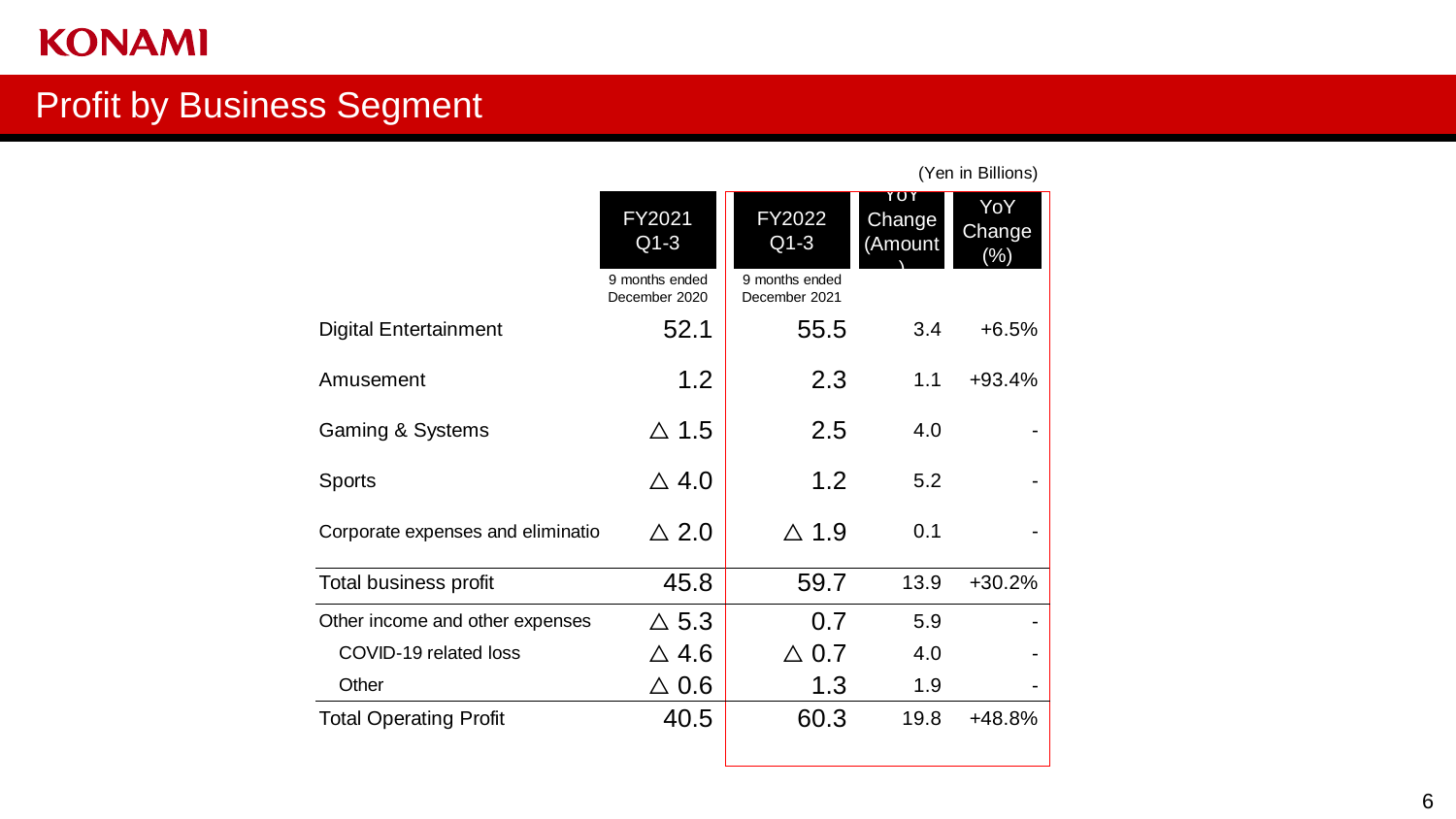### Earnings guidance for FY2022 (TBD)

Although the spread of COVID-19 was in a temporary lull due to the progress made with vaccine rollout and other measures, visibility remains low with the new variant surge.

Hence, consolidated earnings outlook for the fiscal year ending March 2022 has not been determined with the challenging circumstances to make a reasonable calculation.

We will promptly disclose our guidance when a reasonable projection becomes possible.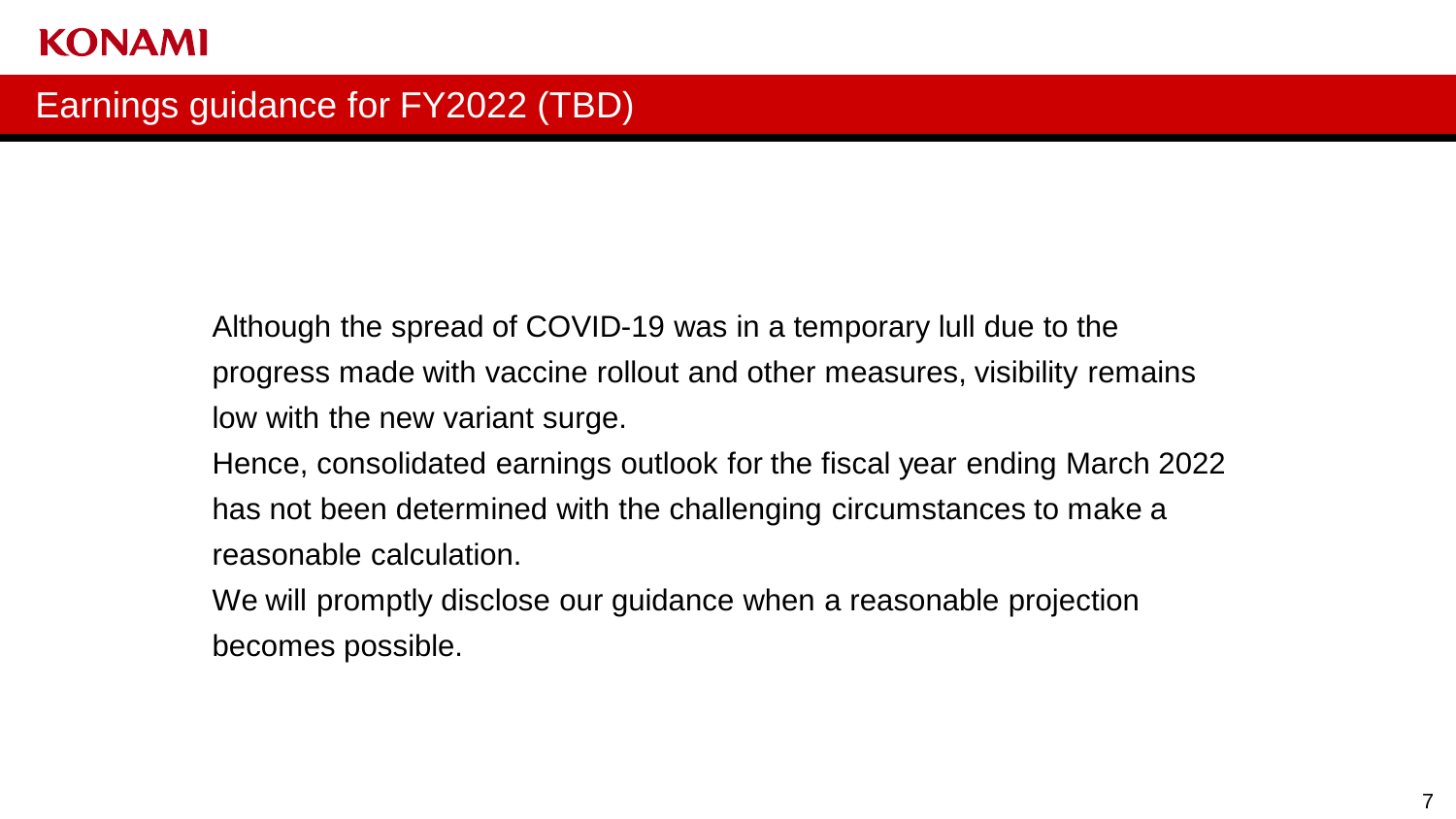### Dividend Forecast for FY2022 (No change)

|                   |                               |                                       | (JPY)                     |
|-------------------|-------------------------------|---------------------------------------|---------------------------|
|                   | <b>FY2021</b><br>dividend     | <b>FY2022</b><br>dividend<br>forecast | YoY<br>Change<br>(Amount) |
|                   | 12 months ended<br>March 2021 | 12 months ending<br><b>March 2022</b> |                           |
| Interim dividend  | 22.50                         | 36.50                                 | 14.00                     |
| Year-end dividend | 50.50                         | 36.50<br>(forecast)                   | $\triangle$ 14.00         |
| Annual dividend   | 73.00                         | 73.00<br>(forecast)                   | 0.00                      |

No change to the forecast announced on May 13. We will recalculate the dividend to achieve a payout ratio of more than 30% as our basic policy, when the earnings guidance is determined for the year ending March 2022.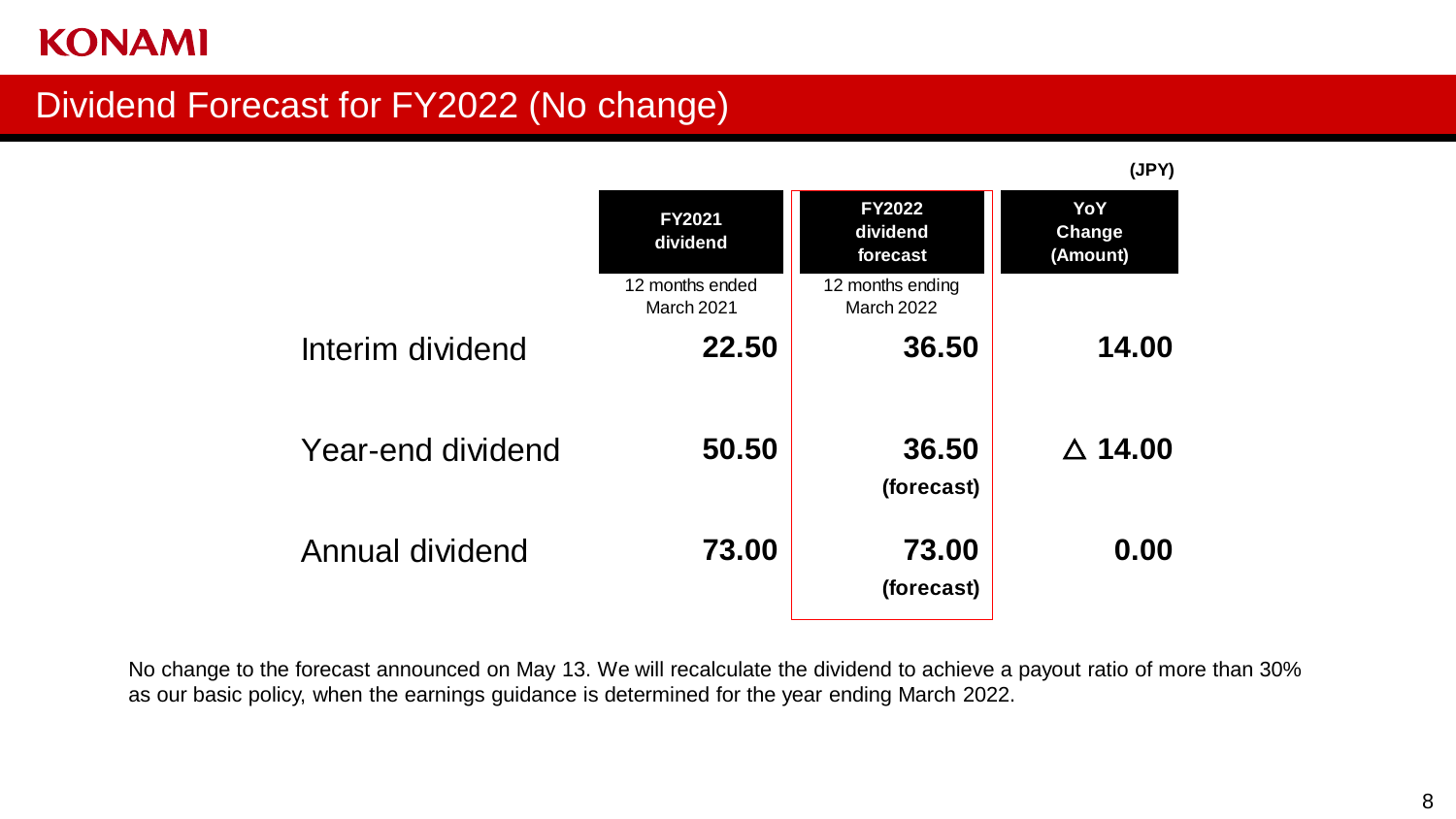### Digital Entertainment

#### Revenue and profit

|                         |                                 |                                 |                           | (Yen in Billions)    |
|-------------------------|---------------------------------|---------------------------------|---------------------------|----------------------|
|                         | FY2021<br>$Q1-3$                | <b>FY2022</b><br>$Q1-3$         | YoY<br>Change<br>(Amount) | YoY<br>Change<br>(%) |
|                         | 9 months ended<br>December 2020 | 9 months ended<br>December 2021 |                           |                      |
| Revenue                 | 144.6                           | 154.0                           | 9.3                       | $+6.4%$              |
| <b>Business profit</b>  | 52.1                            | 55.5                            | 3.4                       | $+6.5%$              |
| <b>Operating profit</b> | 50.9                            | 55.5                            | 4.6                       | $+9.0%$              |
| Operating profit margin | 35%                             | 36%                             |                           |                      |

 $\sim$   $\sim$   $\sim$ 

\*Operating profit for FY2021 includes other expenses of JPY 1.2 billion

- ➢ Strong performance of mobile game PROFESSIONAL BASEBALL SPIRITS A driven by measures commemorating its 6th anniversary.
- ➢ Yu-Gi-Oh! TRADING CARD GAME continues to gain global support and deliver strong performance amid COVID-19 epidemic.
- ➢ Released video games Tokimeki Memorial Girl's Side 4th Heart, a latest iteration of the series, and PAWAPUROKUN POCKET R.
- ➢ eSports initiative: league matches held for the 2021 season of "eBASEBALL Prospi A League" jointly held with the Nippon Professional Baseball (NPB) with participation from the representative players of all 12 professional teams.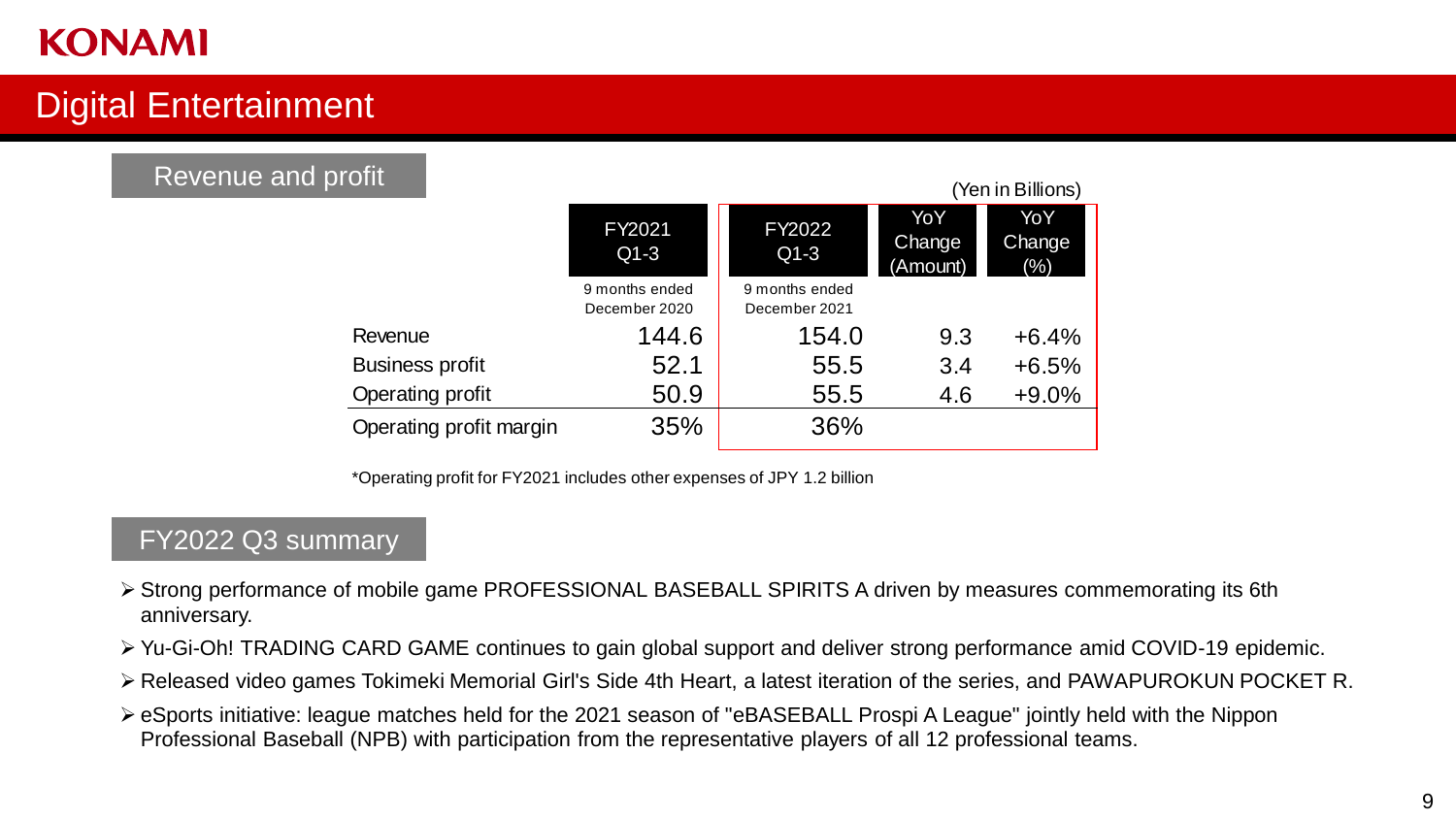### Amusement

#### Revenue and profit

|                                 |                                 |                           | (Yen in Billions)    |
|---------------------------------|---------------------------------|---------------------------|----------------------|
| FY2021<br>$Q1-3$                | FY2022<br>$Q1-3$                | YoY<br>Change<br>(Amount) | YoY<br>Change<br>(%) |
| 9 months ended<br>December 2020 | 9 months ended<br>December 2021 |                           |                      |
| 11.3                            | 13.7                            | 2.4                       | $+21.7%$             |
| 1.2                             | 2.3                             | 1.1                       | $+93.4%$             |
| 1.2                             | 2.1                             | 0.9                       | +78.3%               |
| 10%                             | 15%                             |                           |                      |
|                                 |                                 |                           |                      |

\*Operating profit for FY2022 includes other expenses of JPY 0.2 billion

- ➢ Launched GI-World Classic RISING, the latest iteration of the horse racing medal game GI-World Classic series.
- ➢ Released the latest model of the Sengoku Collection series Pachinko Sengoku Collection Sweet Little Devil 99.
- ➢ Solid performance of KONAMI AMUSEMENT GAME STATION, a streaming service of arcade games for PCs and smartphones through cloud gaming technology; released popular titles e.g. medal games / Bomber Girl and initiated services for iOS devices in addition to PC and Android devices.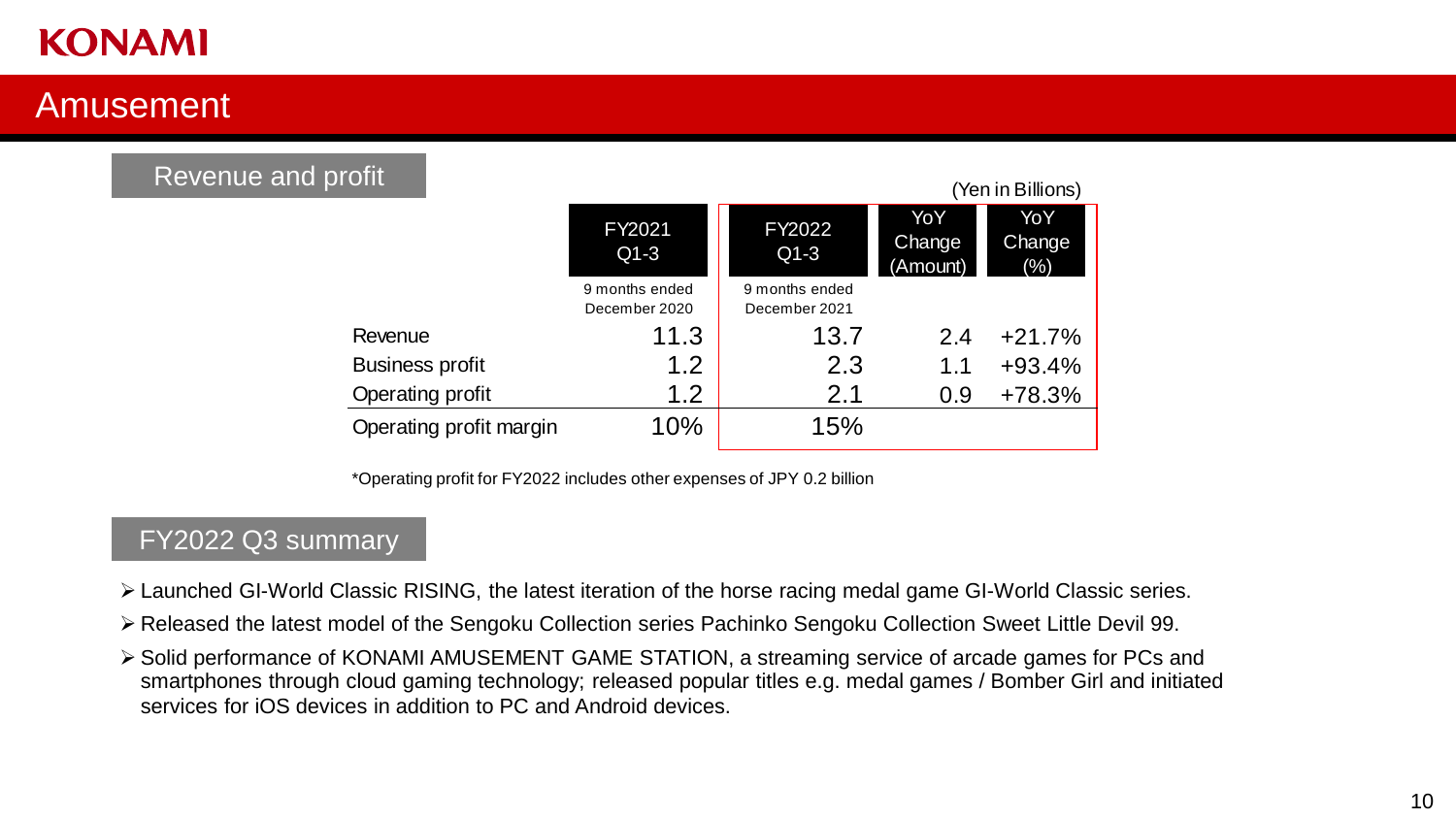### Gaming & Systems

#### Revenue and profit

|                         |                                 |                                 |                           | (Yen in Billions)    |
|-------------------------|---------------------------------|---------------------------------|---------------------------|----------------------|
|                         | FY2021<br>$Q1-3$                | FY2022<br>$Q1-3$                | YoY<br>Change<br>(Amount) | YoY<br>Change<br>(%) |
|                         | 9 months ended<br>December 2020 | 9 months ended<br>December 2021 |                           |                      |
| Revenue                 | 11.8                            | 18.7                            | 6.9                       | +58.9%               |
| <b>Business profit</b>  | $\triangle$ 1.5                 | 2.5                             | 4.0                       |                      |
| Operating profit        | $\triangle$ 1.7                 | 2.5                             | 4.2                       |                      |
| Operating profit margin | $\triangle$ 15%                 | 14%                             |                           |                      |

\*YoY impact from yen depreciation: revenue JPY +1.0 billion, operating profit JPY +0.2 billion

- ➢ New content Fortune Mint, released on DIMENSION 27 and DIMENSION 49 core cabinets, delivers strong performance in the US market.
- ➢ Solid performance from launches of DIMENSION 27 and DIMENSION 49 cabinets in the Australian market.
- ➢ Casino management system SYNKROS sustains strong performance with continued instalments at casinos.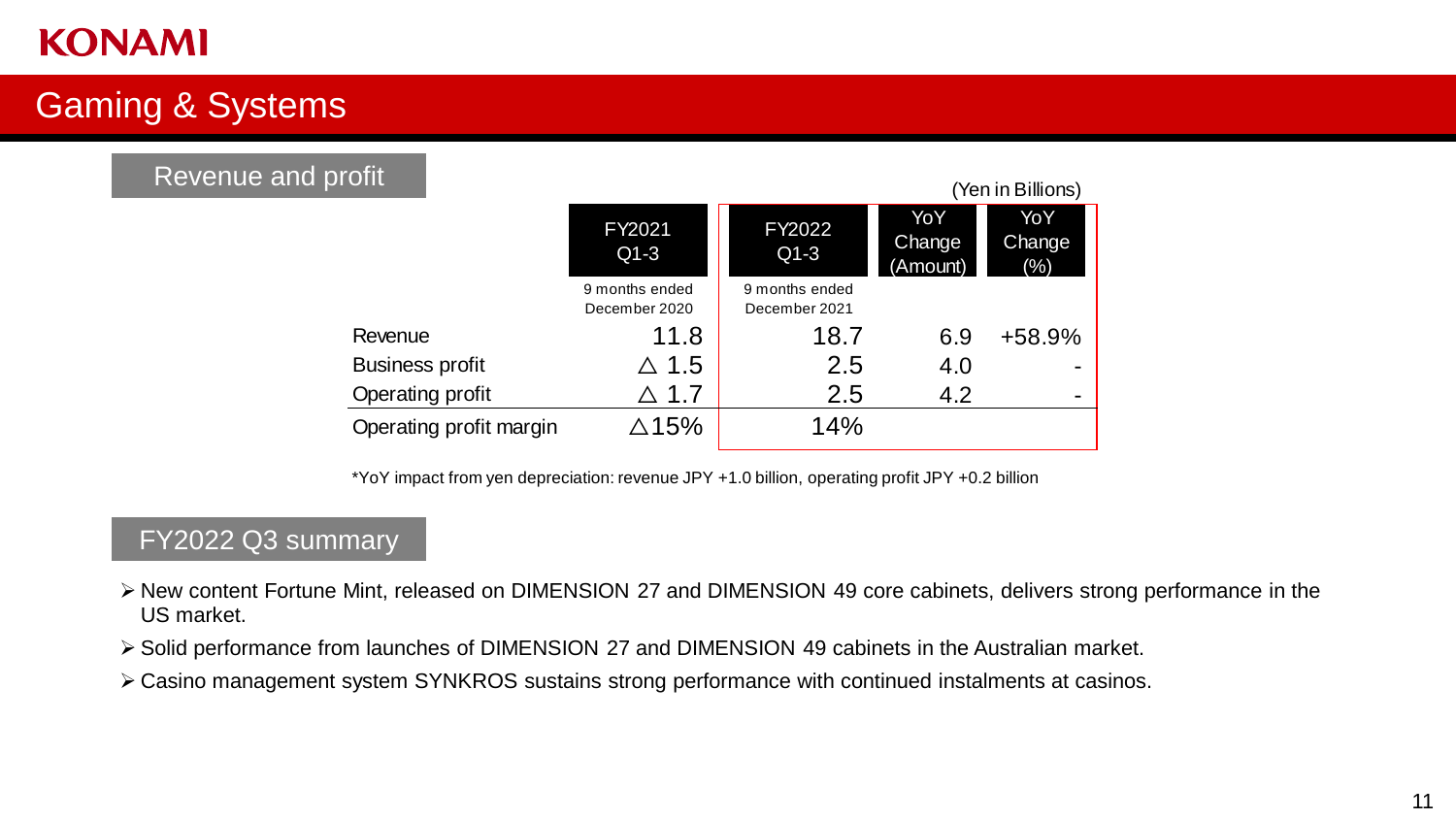### **Sports**

#### Revenue and profit

|                         |                                 |                                 |                           | (Yen in Billions)    |
|-------------------------|---------------------------------|---------------------------------|---------------------------|----------------------|
|                         | FY2021<br>$Q1-3$                | FY2022<br>$Q1-3$                | YoY<br>Change<br>(Amount) | YoY<br>Change<br>(%) |
|                         | 9 months ended<br>December 2020 | 9 months ended<br>December 2021 |                           |                      |
| Revenue                 | 25.9                            | 30.7                            | 4.8                       | $+18.4%$             |
| <b>Business profit</b>  | $\vartriangle$ 4.0              | 1.2                             | 5.2                       |                      |
| Operating profit        | $\vartriangle$ 8.3              | 1.5                             | 9.9                       |                      |
| Operating profit margin | $\triangle 32\%$                | 5%                              |                           |                      |

\*Operating profit includes COVID-19 related loss (fixed cost during temporary closure etc.) of JPY 4.3 billion (FY2021) and JPY 0.7 billion (FY2022)

- ➢ Structural reform including closures of unprofitable gyms leading to improved earnings.
- ➢ Lift of state of emergency resulting in increase of gym visitations by 47% in October 2021 vs May.
- ➢ Increased the number of contracts for school support services (swimming class coaching and club activity coaching) to 25.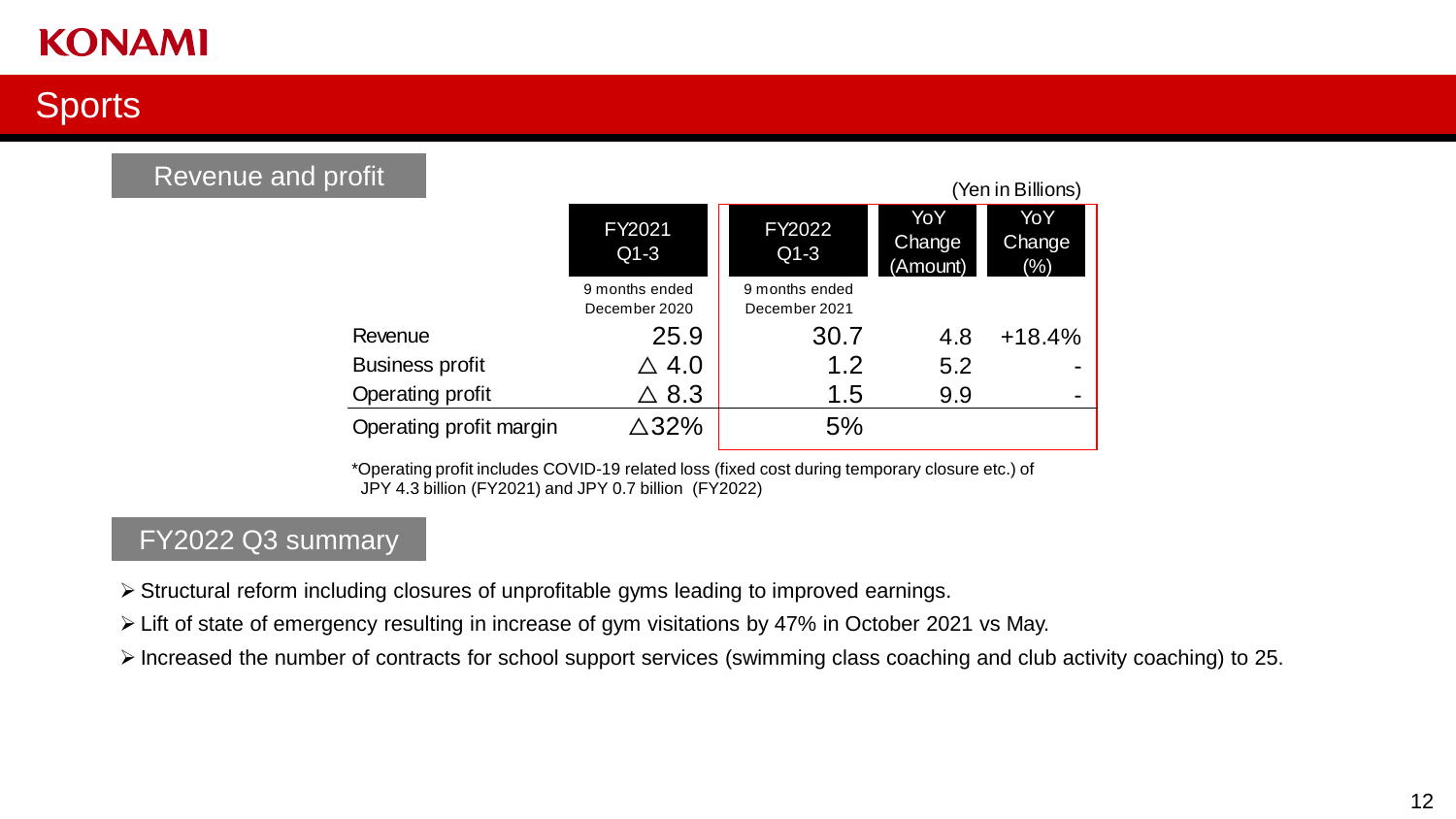### Titles Released in Oct - Dec 2021 / Pipeline(1)

| Platform                                                                                                                    | Geography          | Release<br>Date | <b>Business</b><br>Segment<br>(X1) |
|-----------------------------------------------------------------------------------------------------------------------------|--------------------|-----------------|------------------------------------|
| Nintendo Switch™                                                                                                            | Japan              | Oct '21         | DE                                 |
| Nintendo Switch™                                                                                                            | Japan              | <b>Nov</b> '21  | DE.                                |
| Nintendo Switch™                                                                                                            | Europe,<br>America | Dec '21         | DE                                 |
| Nintendo Switch™,<br>PlayStation®4,<br>PlayStation®5,<br>Xbox One,<br>Xbox Series X/S, Steam®,<br>App Store,<br>Google Play | Global             | <b>Jan '22</b>  | DE                                 |
| Nintendo Switch™<br>PlayStation®4                                                                                           | Japan              | Apr '22         | DE                                 |
| <b>Steam®</b><br>Nintendo Switch™                                                                                           | Global             | 2022<br>$(*2)$  | DE                                 |
| <b>TBD</b>                                                                                                                  | <b>TBD</b>         | <b>TBD</b>      | DE                                 |
| App Store,<br>Google Play                                                                                                   | Global             | <b>TBD</b>      | DE                                 |
| App Store,<br>Google Play                                                                                                   | Global             | <b>TBD</b>      | DE                                 |
| App Store,<br>Google Play                                                                                                   | Japan              | <b>TBD</b>      | DE                                 |
|                                                                                                                             |                    |                 |                                    |

※1 DE: Digital Entertainment ※2 Early reservation discount access started from May 2021



PAWAPUROKUN POCKET R



Yu-Gi-Oh! MASTER DUEL



Yu-Gi-Oh! RUSH DUEL Dawn of the Battle Royale!!



Tokimeki Memorial Girl's Side 4th Heart

OΘ

 $1000 - 84$ .....

Yu-Gi-Oh! CROSS DUEL



eBASEBALL PAWAFURU PUROYAKYU 2022

©2020 Studio Dice/SHUEISHA, TV TOKYO, KONAMI ©Konami Digital Entertainment

ⓒNPB Franchise stadiums official recognition

As a rule , the signboard in the stadium reproduced in the game is produced based on data during the professional baseball pennant season in 2021 All other copyrights or trademarks are the property of their respective owners and are used under license.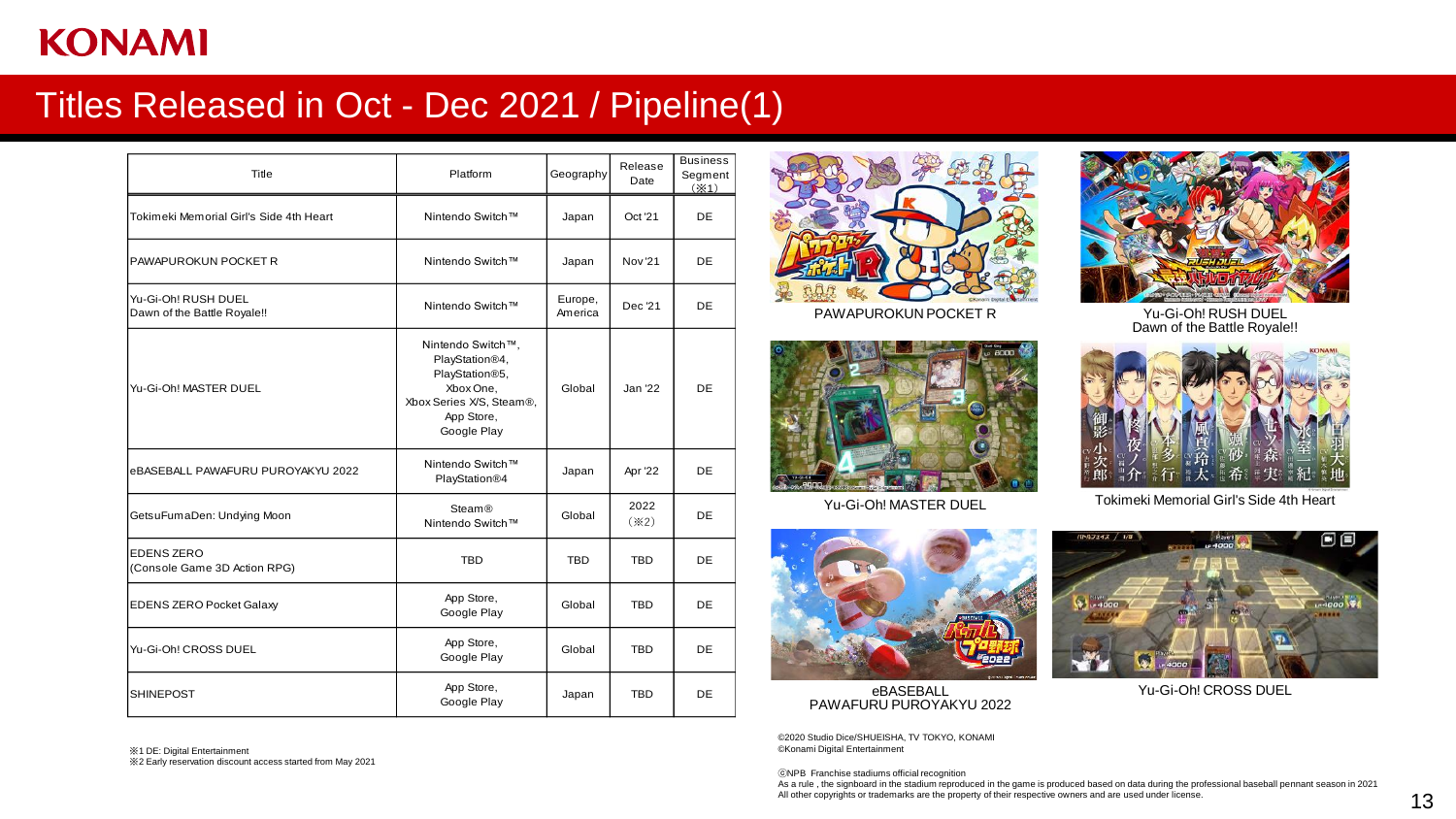### Titles Released in Oct - Dec 2021 / Pipeline(2)

| <b>Title</b>                                         | <b>Platform</b>                              | Geography               | <b>Release</b><br>Date | <b>Business</b><br>Segment<br>$(\divideontimes)$ |
|------------------------------------------------------|----------------------------------------------|-------------------------|------------------------|--------------------------------------------------|
| Pachinko Sengoku Collection Sweet<br>Little Devil 99 | Amusement<br>machine                         | Japan<br>Nov '21        |                        | AM                                               |
| <b>GI-WorldClassic RISING</b>                        | Amusement<br>machine                         | Japan                   | Dec '21                | AM                                               |
| <b>GRANDCROSS GOLD</b>                               | Amusement<br>machine                         | Japan                   |                        | AM                                               |
| High School DxD2                                     | Amusement<br>machine                         | Japan                   |                        | AM                                               |
| QuizKnock STADIUM                                    | Amusement<br>machine                         | Japan                   | Mar '22                | <b>AM</b>                                        |
| ColorCoLotta Frozen Island                           | Amusement<br>machine                         | Japan                   | Mar '22                | AM                                               |
| Pachinko Sengoku Collection BLACK                    | Amusement<br>Japan<br>machine                |                         | Mar '22                | AM                                               |
| <b>DIMENSION 75C</b>                                 | Gaming<br><b>North</b><br>machine<br>America |                         | Apr '22                | GS                                               |
| <b>DIMENSION TOP Box</b>                             | Gaming<br>machine                            | <b>North</b><br>America | Oct '22                | GS                                               |



GI-WorldClassic RISING



GRANDCROSS GOLD





ⒸKonami Amusement QuizKnock®

QuizKnock STADIUM



ColorColotta Frozen Island

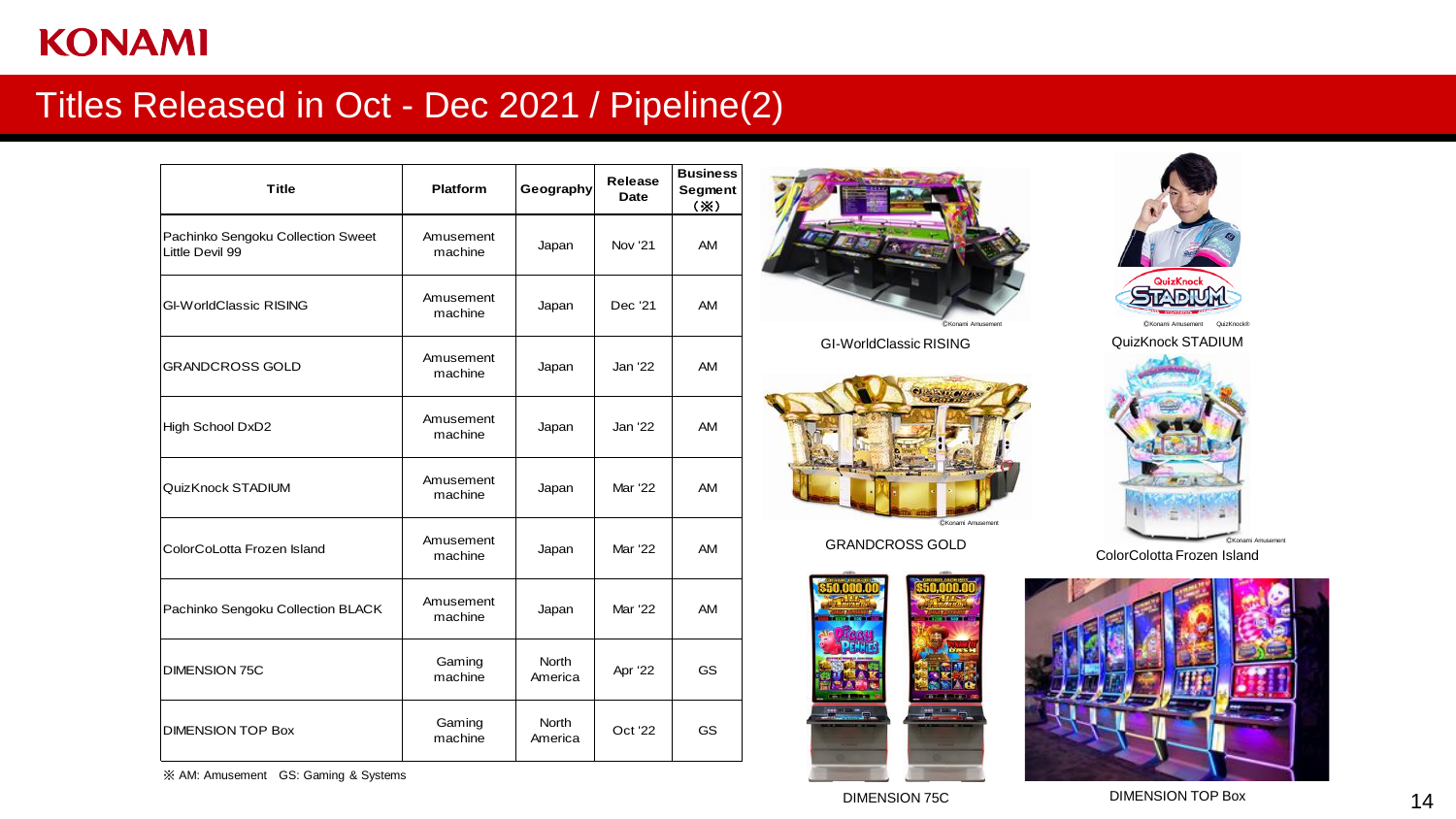### Consolidated Business Performance

(Yen in Billions)

|                                                                  | <b>FY2021</b><br>$Q1-3$ | percentile | <b>FY2022</b><br>$Q1-3$ | percentile       | YoY<br>Change<br>(Amount) | YoY<br>Change<br>$(\%)$ |
|------------------------------------------------------------------|-------------------------|------------|-------------------------|------------------|---------------------------|-------------------------|
| Revenue                                                          | 191.9                   | 100.0%     | 215.0                   | 100.0%           | 23.1                      | $+12.0%$                |
| Total cost of revenue                                            | $\triangle$ 112.6       | 58.7%      | $\triangle$ 117.2       | 54.5%            | $\triangle$ 4.6           |                         |
| SG&A                                                             | $\triangle$ 33.5        | 17.5%      | $\triangle$ 38.2        | 17.7%            | $\triangle$ 4.6           |                         |
| Other income and other expenses                                  | $\Delta$ 5.3            | 2.7%       | $\triangle$ 0.7         | $\triangle$ 0.3% | 5.9                       |                         |
| <b>Operating profit</b>                                          | 40.5                    | 21.1%      | 60.3                    | 28.0%            | 19.8                      | $+48.8%$                |
| Finance income                                                   | 0.1                     |            | 0.4                     |                  | 0.3                       |                         |
| <b>Finance costs</b>                                             | 1.3<br>$\triangle$      |            | $\triangle$ 0.6         |                  | 0.7                       |                         |
| Profit from investments accounted<br>for using the equity method | 0.2                     |            | $\triangle$ 0.2         |                  | $\triangle$ 0.4           |                         |
| Profit before income taxes                                       | 39.5                    | 20.6%      | 59.9                    | 27.8%            | 20.3                      | $+51.5%$                |
| Income taxes                                                     | $\triangle$ 12.5        | 6.5%       | $\triangle$ 17.5        | 8.1%             | $\triangle$ 5.0           |                         |
| Profit for the period                                            | 27.0                    | 14.1%      | 42.4                    | 19.7%            | 15.4                      | +56.9%                  |
| Profit attributable to:                                          |                         |            |                         |                  |                           |                         |
| Owners of the parent                                             | 27.0                    | 14.1%      | 42.4                    | 19.7%            | 15.4                      | $+56.9%$                |
| Non-controlling interests                                        | 0.0                     | 0.0%       | 0.0                     | 0.0%             | $\triangle$ 0.0           |                         |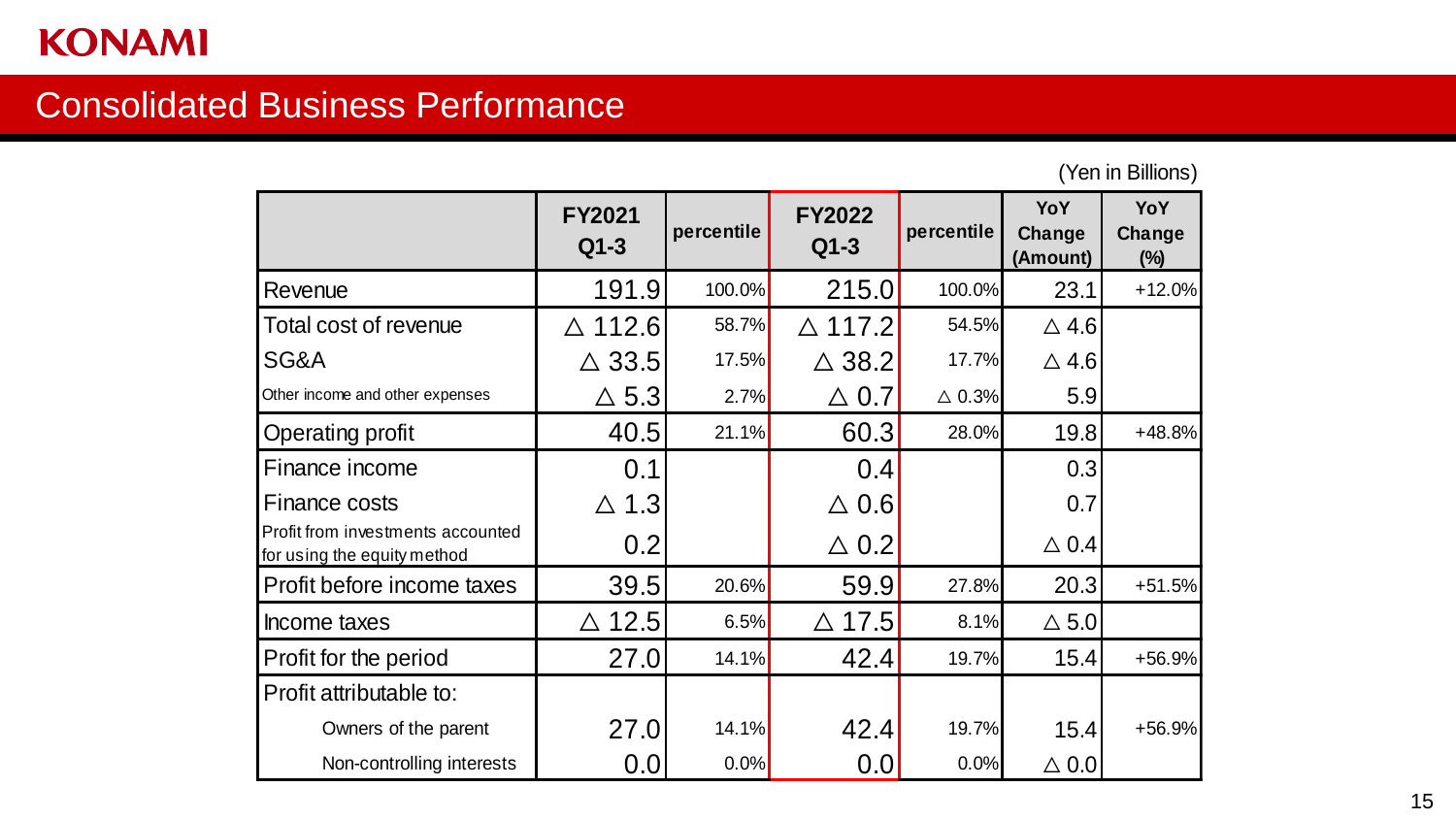### Consolidated Financial Position

**(Yen in Billions)**

|                                    | Mar 31,<br>2021 | Dec 31,<br>2021 | change          |                                                      | Mar 31,<br>2021 | Dec 31,<br>2021 | change          |
|------------------------------------|-----------------|-----------------|-----------------|------------------------------------------------------|-----------------|-----------------|-----------------|
| <b>Current assets</b>              |                 |                 |                 | <b>Current liabilities</b>                           |                 |                 |                 |
| Cash and cash equivalents          | 202.4           | 231.3           | 28.9            | Bonds and borrowings                                 | 5.5             | 11.8            | 6.3             |
| Trade and other receivables        | 31.9            | 29.3            | $\triangle$ 2.6 | Trade and other payables                             | 32.8            | 32.2            | $\triangle$ 0.7 |
| Inventories                        | 10.4            | 8.8             | $\Delta$ 1.6    | Other current liabilities                            | 41.5            | 37.3            | $\triangle$ 4.2 |
| Other current assets               | 22.0            | 12.4            | $\triangle$ 9.6 | <b>Total current liabilities</b>                     | 79.9            | 81.3            | 1.4             |
| Total current assets               | 266.7           | 281.7           | 15.1            | Non-current liabilities                              |                 |                 |                 |
|                                    | (54.5%)         | (54.7%)         |                 | Bonds and borrowings                                 | 69.6            | 59.8            | $\triangle$ 9.9 |
| Non-current assets                 |                 |                 |                 | Other non-current liabilities                        | 40.0            | 40.7            | 0.7             |
| Property, plant and equipment, net | 106.0           | 108.2           | 2.2             | Total non-current liabilities                        | 109.6           | 100.4           | $\triangle$ 9.2 |
| Goodwill and intangible assets     | 36.8            | 47.5            |                 | 10.7 Total liabilities                               | 189.5           | 181.7           | $\triangle$ 7.8 |
| <b>Investment Property</b>         | 32.4            | 32.4            | $\triangle$ 0.0 | Total equity attributable to<br>owners of the parent | 298.7           | 332.5           | 33.8            |
| Deferred tax assets                | 25.1            | 23.6            | $\triangle$ 1.4 |                                                      | $(61.1\%)$      | $(64.6\%)$      |                 |
| Other non-current assets           | 22.0            | 21.5            | $\triangle$ 0.5 | (per share: $JPY$ )                                  | (2, 242.47)     | (2489.13)       | (246.66)        |
| Total non-current assets           | 222.3           | 233.3           | 10.9            | Non-controlling interests                            | 0.8             | 0.8             | 0.0             |
|                                    | $(45.5\%)$      | $(45.3\%)$      |                 | Total equity                                         | 299.5           | 333.3           | 33.8            |
| Total assets                       | 489.0           | 515.0           |                 | 26.0 Total liabilities and equity                    | 489.0           | 515.0           | 26.0            |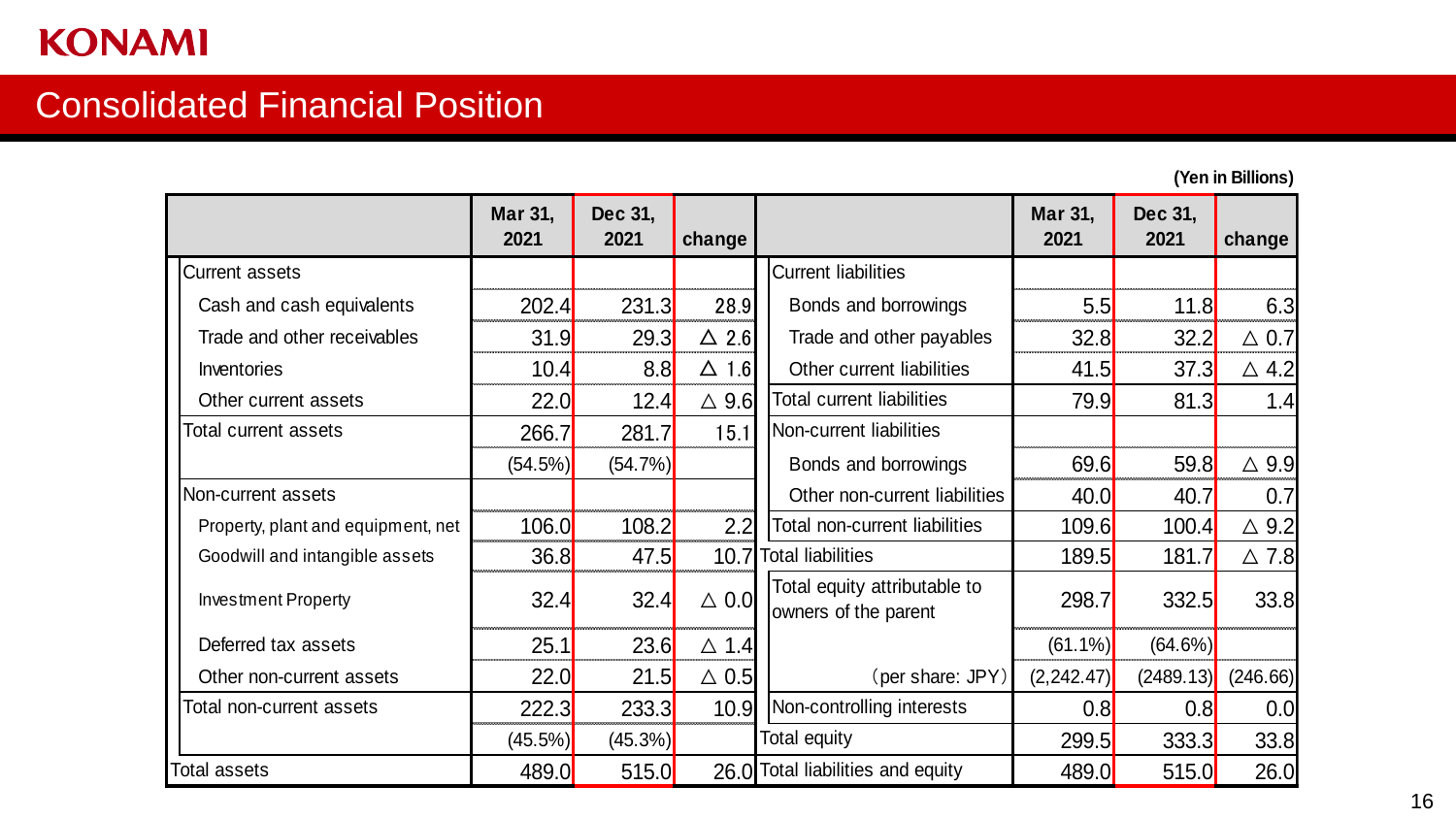### Consolidated Cash Flows